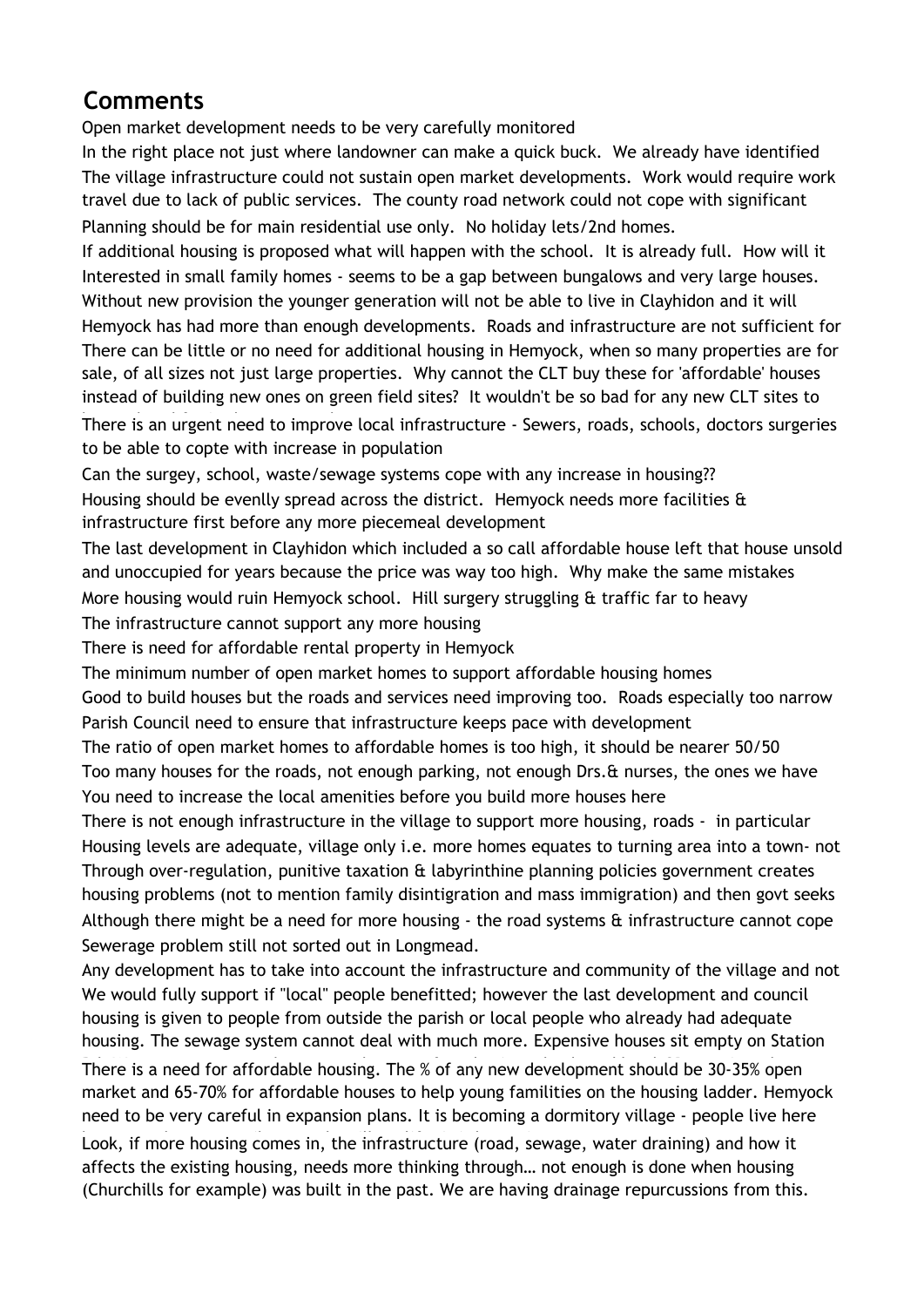Would need more resources before building more houses. 1 shop and 1 pub is not adequate to Village is large enough as it is for the present infrastructures.

Roads not up to anymore traffic, each home = at least 2 cars.

I think the proivision of a residential/care home would be welcomed, since it could free up other Hemyock has had too much large scale development in recent years - I would support small scale In the 20+ years I have lived here it has grown sadly to more than the little village I loved.

We feel with the planned housing development for off of the Culmstock Rd x 2 sites, will push the village infrastructure beyond its means eg Drs, school etc.

A care home, therefore releasing properties for sale or rent. More importantly, elderly folk can stay in the village with access to friends, churches and clubs etc.

Infrastructure and school is not able to sustain much more housing.; the roads are too narrow. Smaller housing/bungalows - for young and old persons.

The majority of the village do not want more homes. Road access is very poor and their requests are always ignored. Majority of people do not vote now because ther are not listened to.

Until infrastructure is improved ie roads, sewage and primary school capacity there should be no Depends on scale, location, contributions to local infrastructure.

I feel there is enough housing in the village. Money should be spent on the infrastructure.

NO MORE HOUSES !! Amenities and infrastructure WILL NOT SUPPORT this.

The last attempt at so called affordable housiung in this village was a disaster.

Houses keep being approved but many families are unable to afford £200K houses. Houses being Enough is Enough!

Small housing developments on outskirt of village suit the village far better than the recent large developer plans near cemetary. Too big!!

Need for low cost housing for (Council) younger people, to encourage them to remain in the area. Apart from very small scale developments any more building would alter Hemyock from a village environment to a small town, without suitable road links.

Too many houses being built - roads, doctors, schools cannot cope - ruin of countryside.

A proper long-term vision is required (eg re-position the school, shops and surgery plus a relief road joining lower station road to Culmstock road)

We do not need any more houses in Hemyock; it's getting spoilt.

STOP building until highways makes both routes out of Hemyock a lot more accessible (ideal for a horse & cart when road first bulit!) Hemyock is getting too big and should stay the same unless the roads are made better for all the traffic to get in and out and cars are not allowed to park on the main route through the village (especially around the bend by the pub) and also opposite bowling club and following the bus through to Culmstock in morning is a right pain (especially as ther is only about 5 per contract on it). The developers with the villages expand they need better transport and more employment opportunities.

Keen to support any affordable housing needs. Question 9a - do not offer alternative option if a housing need is identified - as it almost certainly will.

I have not answered 9b as I think controlled development for familities could be positive. The village is big enough! It does NOT need any further development.

When I bought my house 33.5 years ago they said no more. The village has probably grown by a Don't ruin our village by building more houses. We don't want them; traffic will be chaotic.

We have enough here, no more houses please. Traffic is dangerous.

I support affordable homes for local people only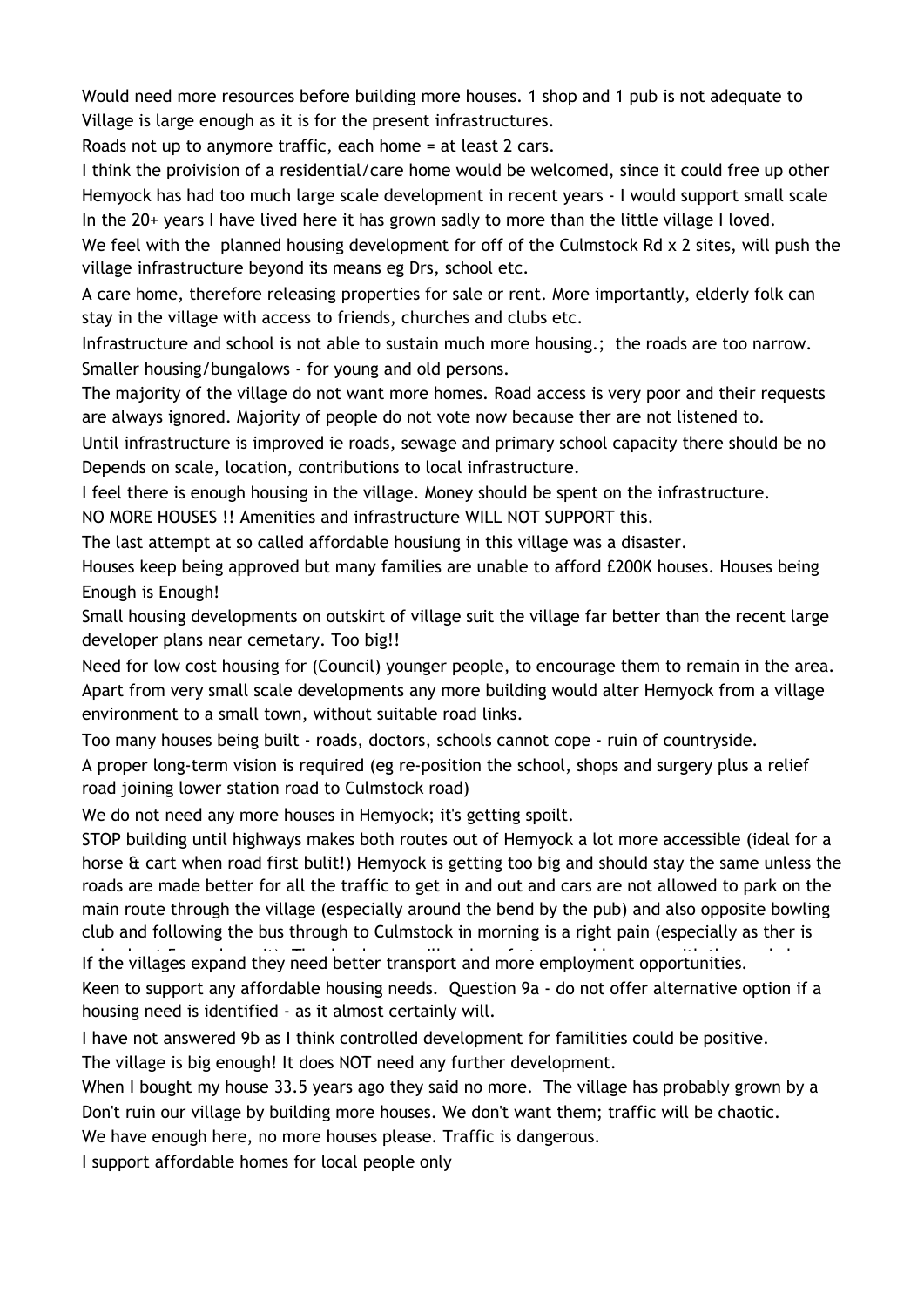Affordable housing is key to substaining young families in the parish; without this the population will become elderly and stagnate. Please look into the rent plus scheme.

All dependant on where development takes place - should avoid building on "green land" Further housing developments inappropriate, due to lack of infrastructure i.e. roads, jobs, We would support a housing development with a higher percentage of 'affordable' homes and a The infrastructure of the village needs to be addressed before any more housing developments Definite need for affordable housing in Hemyock; only concern is size of school and doctors' Think more bungalows are needed for the older generation.

The village can't cope with traffic, doctors and schools now, without building any more houses - Just try getting through the village any time of day. If the village was kept for local people instead Never kept to local people. All development sites appear to be in the hands of one company; What's the connecton ??? West of England Development / Heather Stallard

I think it is important to consider the size of the school. More houses = more children for the The village of Hemyock has grown byond the capacity of its infrastructure (school, sewerage, Bungalows are badly needed. Flats are inappropriate for elderly or infirm people.

It would depend on the scheme and how intrusive it is and what infrastructure changes were made Its not suitable to grow any more with the present services including roads, sewerage, school etc. Is there sufficient infrastrucutre to support new housing eg schools, sewage treatment works, road improvements and community benefits such as new play areas?

Infrastructure cannot cope with any more 'open market' homes in Hemyock eg school, surgery, roads and sewerage. SMALL developments with affordable homes for local familities only please.

Is the infrastrucuture (bus, shops, roads, school etc) able to cope with even more houses in The last "affordable" home in the village was NOT within the price range of most local people; did not seem to take into account lower wages of people. ONLY NEED AFFORDABLE HOMES - enough other housing available; last time development in area by pub utter shambles. All properties should have been affordable not luxury! (NB only able to own home because family member died.

Parking, roads and footpaths should be included in the 'Housing' and need to be upgraded as necessary. (See how 'Churchills' is clogged up with cars - bad planning!)

This is a farming community. I would fight hard against yet more land being used for development this is a rural area of beauty - AONB- . 9a 65-70% the development would be sold to incomers - There was a house for sale for at least 3 years on the new development by the Half Moon - without We have a disabled son, mentally not physically and we desperately need a 3 bed.

Hemyock is being overwhelmed by new buildings. Please do not let our village deteriorate into a Would only support new housing on a small to mediuim scale - roads not suitable for large amounts We are a village not a town.

The service infrastructure in Hemyock cannot support continued property development and there There is already too much housing in Hemyock; it has lost it's village feel and I'm sorry but they need to save like I had to to get a house.

Imperative to offer low-cost housing to residents to village community alive.

Clayhiddon is a scattered rural community rather than a village.

We need 1/2/3 bedroom bungalows

There are not enough bungalows for people of retirement age being built.

I don't think the village (Hemyock) has the infrastructure to support a large development.

Infrastructure? Restricted access? Level of traffic coming through?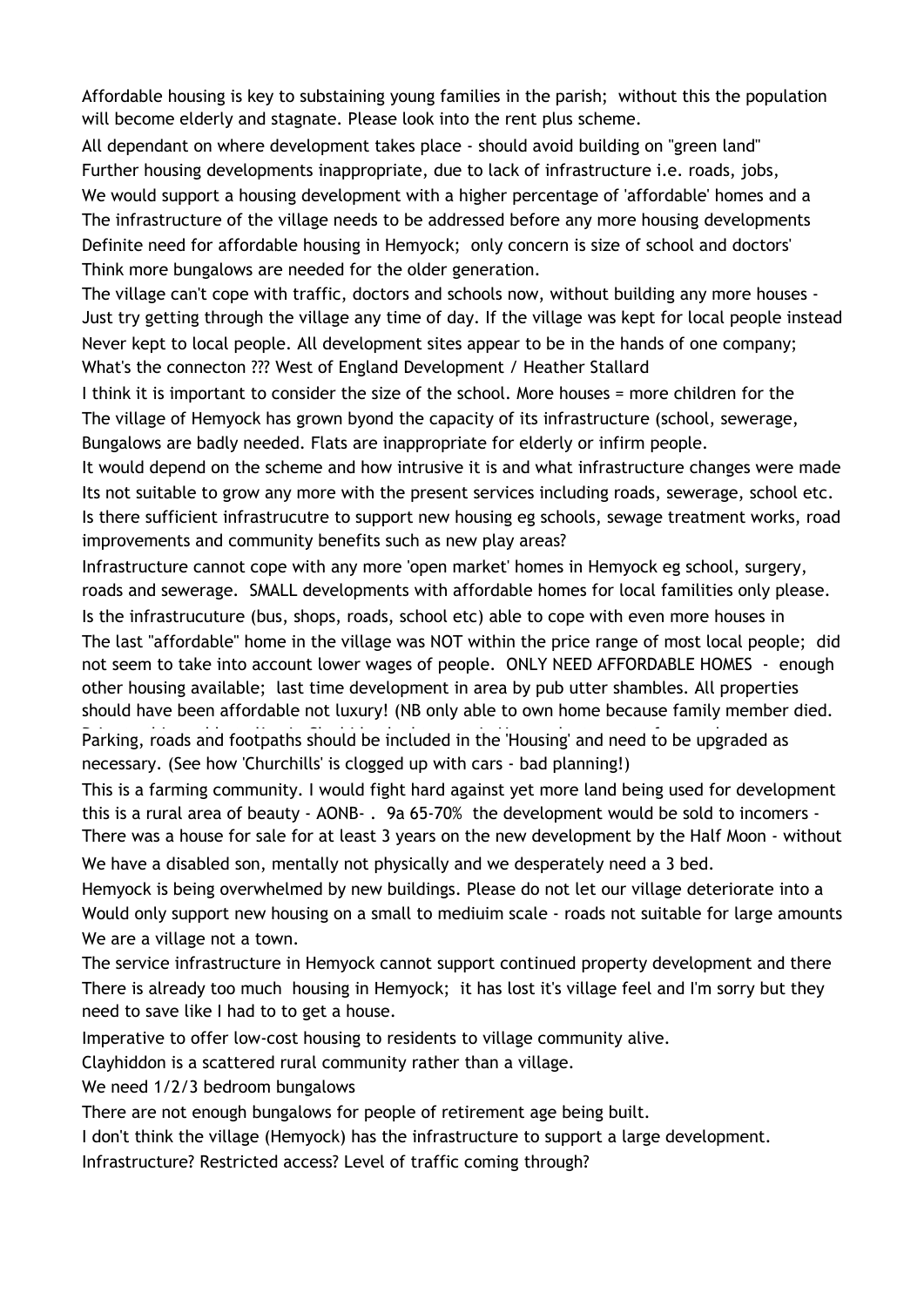We feel that the village cannot support extra housing unless the infrastructure improves e.g. drainagae, sewerage, schools and width of roads.

Before more houses are built, things like the school, doctors, sweage system and road The village infrastructure is close to becoming inadequate. Road maintenance is poor, schools, doctors' surgery etc, appear at full capacity. This all needs addressing before new housing is Too many developments ruin amenity value, causing traffic problems in village and surroundings More bungalows needed

Hemyock has grown big enough already. There's enough traffic going out/coming in on the one No more housing should be allowed without providing a decent road into the village

The village at the moment is outgrowing the amenities available i.e. surgery, shops etc. The village is the right population size at present. Further growth would put too much additional strain on the medical centre, school, roads and sewerage.

Q7 - I would suggest the independence of this Trust; it appears too closely linked to the Parish Council (sharing directors/councillors)to be totally unbiased. Q9a - Poor question; I support affordable housing but NOT with 65-70% open market. A poor survey - leading questions. Whilst affordable housing may be required it should NOT come with sweeteners to the developer of

Part 3 - sorry we have found aspects of part 3 of the survey too sensitive to fill in. We will not be looking for an "affordable home" when we move. However, we would welcome any moves that would enable us to buy a family home for less than £350,000. House prices are very high in the

I would prefer the village to grow organically with limited affordable and open market housing Additional housing would put an even further strain on Hemyock's already over crowded school and doctors' surgery (long wait for an appointment), which are both already up to capacity. Also, would create extra traffic which our country roads are already struggling to cope with? It seems that Hemyock always gets chosen for development. Suggest look at other surrounding villages

The form could be designed using a more easy access and style which would likely increase response rate. PS can we have a café in the village please, and could the shops stock larger and MDDC have been too strict on planning in Clayhidon, a small grouping built lower on the hillside with reasonable road access would be advantageous to the community.

The village has grown fast over the last 4-5 years. If it carries on the same rate, it won't be 'a House building, if necessary, should prioritise 'infill' and consist primarily of 2, 3  $\&$  4 bedroom I do not think that there is enough need to build any large scale housing developments in this village - only very small scale projects that only served the local community should be considered. Affordable homes should be for local people only. There are very few jobs in Hemyock so people without local connections need cars and therefore traffic problems increase.

Need to be kept local.

Too many - no more open market

Unless the infrastructure and services are improved, including a bigger school, I would not support Should be a higher percentage of low cost houses.

Too crammed in on exit of village towards Culmstock

We already have too many houses for the current services available

Would like to see old housing sites being used NOT green farmland.

Hemyock only needs affordable housing for 'local' families

No further development in Hemyock until infrastructure capacity is addressed (roads, schools,

medical, sewage, employment) However AONB needs to be retained.

The village is overflowing now. Surgery is full, so is the school. New housing should be kept at the